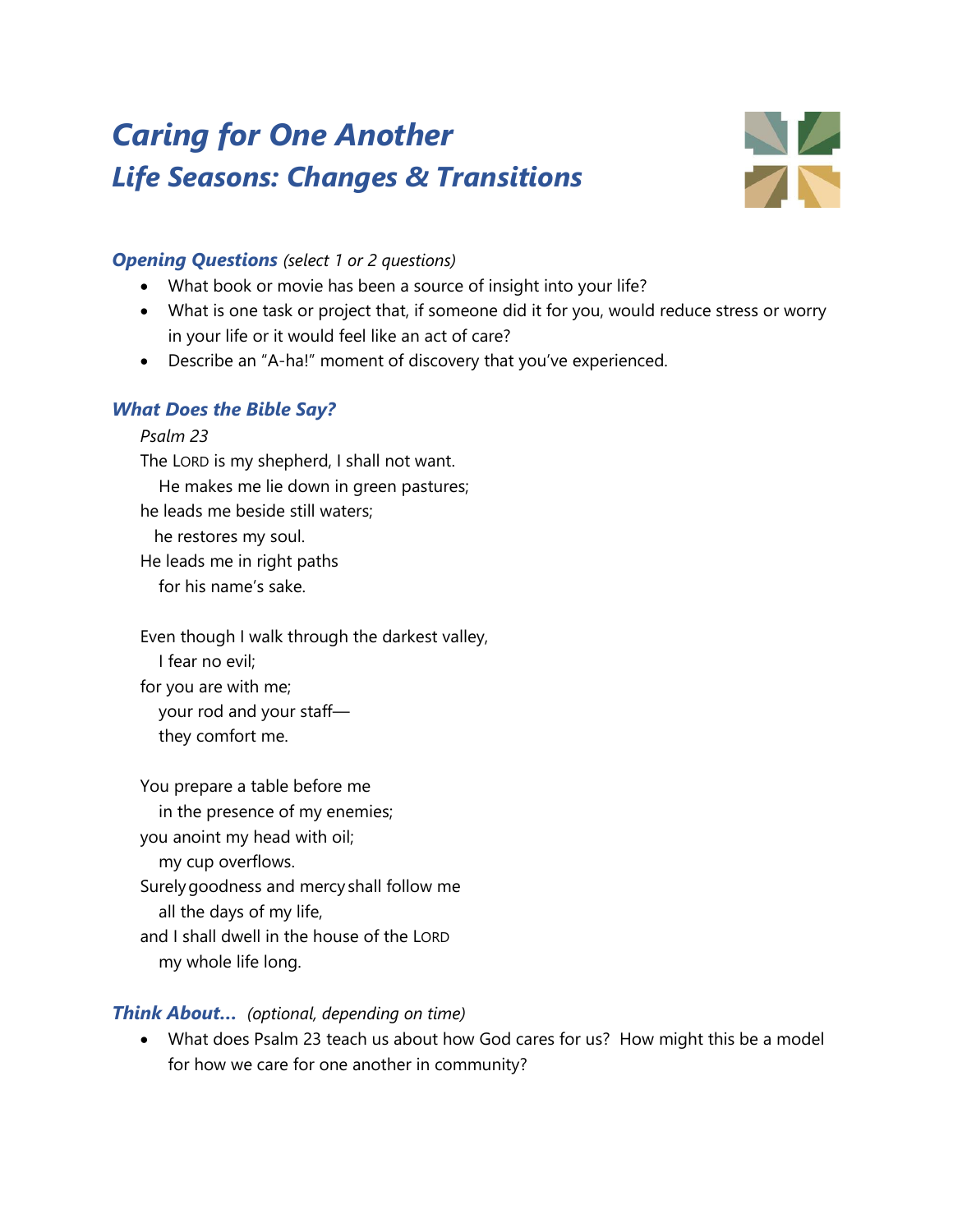#### *What Do Others Say?*

The spring after my husband and I got married, we traveled to Oklahoma to help my mother-inlaw down-size her belongings as she prepared to move cross country to Indiana. When we arrived, she had a list detailing what she hoped we would accomplish ready and waiting for us. One of my responsibilities was to go through the books her late husband had accumulated in the decades he served as a parish pastor and make recommendations for what might be sold and what should be donated.

As I sorted volumes, I came across a relatively recent book on clergy self-care that piqued my interested. Flipping the pages, I found a quiz for assessing one's stress level based on life changes experienced in the last 12 months. Curiosity won out. I grabbed a piece of paper and a pen and started tabulating my score. Got married—check. Death of a parent—check. Addition of a family member—check times 10 (I gained four adult kids plus their spouses and kids). Change in living situation—check. A family member with significant health issues—check. The list went on and on. Check, check, check. When I thought about it, I knew the year had held a lot of change. I had been feeling so stretched and more than a little off balance. My through the roof score brought all that into focus and helped me understand why. It also reminded me that even positive change adds stress to our lives.

Disruptive change is a term used to describe events or circumstances in our lives that interrupt the way we've been accustomed to living and force us to do things in a new way. Disruptive change can be positive—like the addition of a person to your family or pursuing a new job opportunity, or negative—like the diagnosis of an illness or the death of a loved one. Disruptive change comes through choices we make and through circumstances that are thrust upon us. The truth is, there doesn't have to be a high volume of change for it to be disruptive. Any disruptive change can feel isolating and any one of the items on the list that I checked off would have been enough to cause disequilibrium in my life. Any which way it comes, living through disruptive change involves a learning curve as we adapt to the new circumstances of our life and process the loss and grief that accompany even positive change.

One of the gifts of knowing other people and being part of a community is that we have an opportunity to care for and support one another in seasons of stress and change or when life makes us feel off balance. We are a community called Incarnation. Our name gives us a clue for how we can live together and in the world as a caring community. In the incarnation, God showed up in bodily form as Jesus to show us more clearly what God's love looks like in real life. We are all growing in our understanding of how to live this out, yet the ways we show up for one another in the joys and sorrows of life will likewise help others to experience God's love and presence. It is something each of us can do for those around us - when we are paying attention. Similarly, paying attention to how others are trying to show up for us can help us to feel less alone in a difficult season.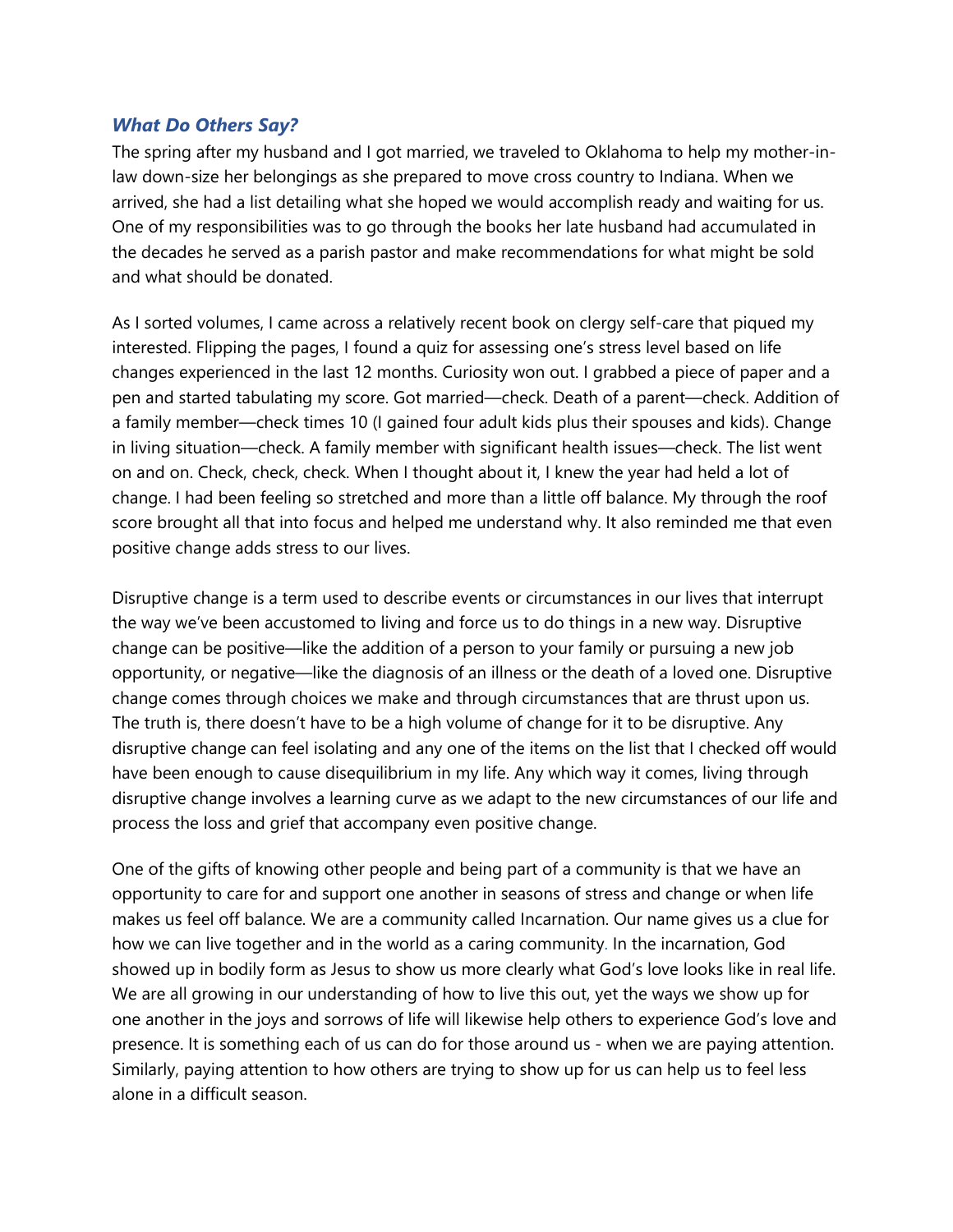Learning to do this well takes practice and a willingness to be vulnerable with one another both in naming our realities and in being fully present for one another. The path is not always clear but the one who leads and guides us in this work is. We worship a God who is all about being present, naming what is real (even when it's messy) and loving us no matter what. It is this God's Spirit who will show us the way

—Reflection written by Jeanne Hartfield

#### *Think About… (select one or more questions)*

- How can a positive change be a disruptive change? What kinds of loss might people experience, even in a positive change?
- What are some of the disruptive changes that others might be experiencing, but may not be visible or obvious to those around them? How can we make a difference, even when we don't know what is going on in another person's life?
- In what ways have you experienced disruptive change in your life—either positive or negative? How did people support you in that season? What was most helpful to you?
- What qualities and actions make a community caring and supportive? How does the community of Incarnation already live these out? How might Incarnation as a community live them out more effectively?
- As you think about someone in your life who is experiencing a transition or challenging circumstances, what are some ways that you might support or care for them? How might you pray for them (or someone in a similar situation)? If the situation is sensitive, you might respond more generally to protect the person's privacy.
- What might it look like to support one another in challenging times over the long haul? What words or actions are helpful when disruptive change is new? What words or actions are helpful when the season of loss or change lasts for a long time?

#### *Prayer*

## *The Lutheran Prayer of Good Courage* (LBW p. 153)

Lord God, you have called your servants to ventures of which we cannot see the ending, by paths as yet untrodden, through perils unknown. Give us faith to go out with good courage, not knowing where we go, but only that your hand is leading us and your love supporting us; through Jesus Christ our Lord. Amen.

## *Connecting Faith with Daily Life…*

*(for individual reflection & action)*

- Pray the *Lutheran Prayer of Good Courage* before you leave home each day.
- Send a note of encouragement to someone who could use care and support
- Consider how you might be more attentive to layers of life concerns that are invisible. Next time an interaction with someone leaves you frustrated, unsettled or concerned, ask